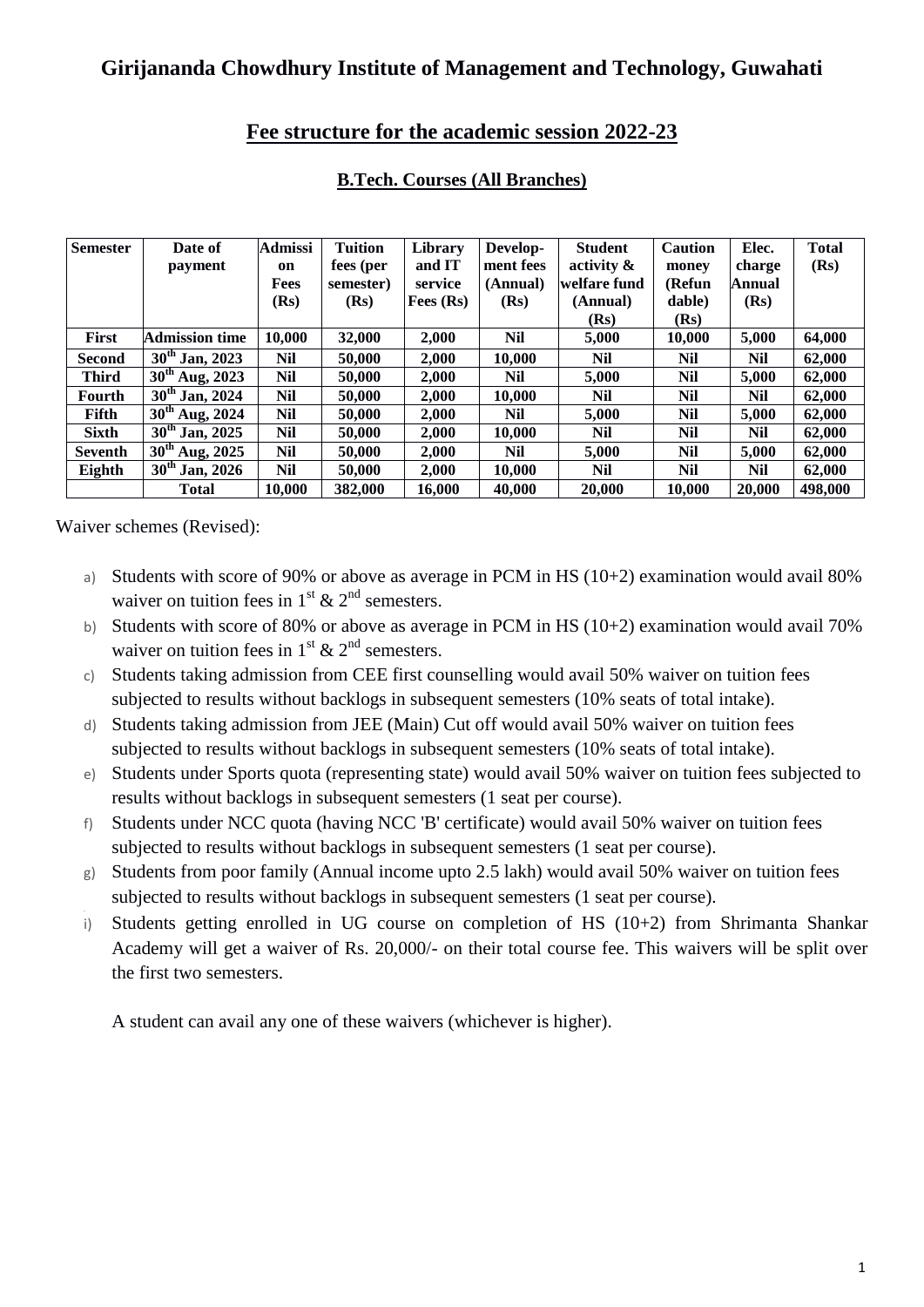# **Girijananda Chowdhury Institute of Management and Technology, Guwahati**

## **Fee structure for the academic session 2022-23**

#### **B.Tech. (Lateral) Courses (All Branches)**

| Semester | Date of payment     | Admissi         | Tuition   | Library     | Develop-  | Student       | Caution | Elec.      | Total   |
|----------|---------------------|-----------------|-----------|-------------|-----------|---------------|---------|------------|---------|
|          |                     | <sub>on</sub>   | fees (per | and IT      | ment fees | activity $\&$ | money   | charge     | (Rs)    |
|          |                     | Fees            | semester) | service     | (Annual)  | welfare fund  | (Refun  | Annual     |         |
|          |                     | (Rs)            | (Rs)      | Fees $(Rs)$ | (Rs)      | (Annual)      | dable)  | (Rs)       |         |
|          |                     |                 |           |             |           | (Rs)          | (Rs)    |            |         |
| Third    | Admission time      | 10,000          | 50,000    | 2.000       | Nil       | 5,000         | 10.000  | 5.000      | 82,000  |
| Fourth   | $30^{th}$ Jan, 2023 | N <sub>il</sub> | 50,000    | 2.000       | 10,000    | Nil           | Nil     | <b>Nil</b> | 62,000  |
| Fifth    | $30^{th}$ Aug, 2023 | N <sub>il</sub> | 50,000    | 2,000       | Nil       | 5,000         | Nil     | 5,000      | 62,000  |
| Sixth    | $30^{th}$ Jan, 2024 | <b>Nil</b>      | 50,000    | 2,000       | 10,000    | Nil           | Nil     | Nil        | 62,000  |
| Seventh  | $30^{th}$ Aug, 2024 | N <sub>il</sub> | 50,000    | 2.000       | Nil       | 5,000         | Nil     | 5.000      | 62,000  |
| Eighth   | $30^{th}$ Jan, 2025 | N <sub>il</sub> | 50,000    | 2.000       | 10,000    | Nil           | Nil     | Nil        | 62,000  |
|          | Total               | 10,000          | 300,000   | 12,000      | 30,000    | 15,000        | 10.000  | 15,000     | 392,000 |

Waiver:

a) Students with scores of 90% and above in 3 years Engineering Diploma Examination would avail a waiver of Rs. 50,000/- on their total course fee.

b) Students with score of 80% and above in 3 years Engineering Diploma Examination would avail a waiver of Rs. 25,000/- on their total course fee.

All the waivers will be split over the first two semesters. A student can avail any one of these waivers (whichever is higher).

#### M.Tech. Courses (All Branches)

| Semester | Date of payment               | Admissi       | Tuition   | Library     | Develop-  | Student       | Caution | Elec.  | Total   |
|----------|-------------------------------|---------------|-----------|-------------|-----------|---------------|---------|--------|---------|
|          |                               | <sub>on</sub> | fees (per | and IT      | ment fees | activity $\&$ | money   | charge | (Rs)    |
|          |                               | Fees          | semester) | service     | (Annual)  | welfare fund  | (Refun  | Annual |         |
|          |                               | (Rs)          | (Rs)      | Fees $(Rs)$ | (Rs)      | (Annual)      | dable)  | (Rs)   |         |
|          |                               |               |           |             |           | (Rs)          | (Rs)    |        |         |
| First    | Admission time                | 10,000        | 25,000    | 2,000       | Nil       | 5,000         | 10.000  | 3,000  | 55,000  |
| Second   | $\frac{1}{30^{th}}$ Jan, 2023 | Nil           | 25,000    | 2.000       | 8,000     | Nil           | Nil     | Nil    | 35,000  |
| Third    | $30^{th}$ Aug, 2023           | Nil           | 25,000    | 2,000       | Nil       | 5,000         | Nil     | 3,000  | 35,000  |
| Fourth   | $30th$ Jan, 2024              | Nil           | 25,000    | 2,000       | 8,000     | Nil           | Nil     | Nil    | 35,000  |
|          | Total                         | 10.000        | 100,000   | 8,000       | 16,000    | 10,000        | 10,000  | 6,000  | 160,000 |

Waiver:

- a) Students having score 75% or above throughout their academic career will avail a waiver of Rs. 25,000/- on their total course fee.
- b) Students getting enrolled in PG course on completion of UG course from GIMT will get a waiver of Rs. 10,000/- on their total course fee.

All the waivers will be split over the first two semesters. A student can avail any one of these waivers (whichever is higher).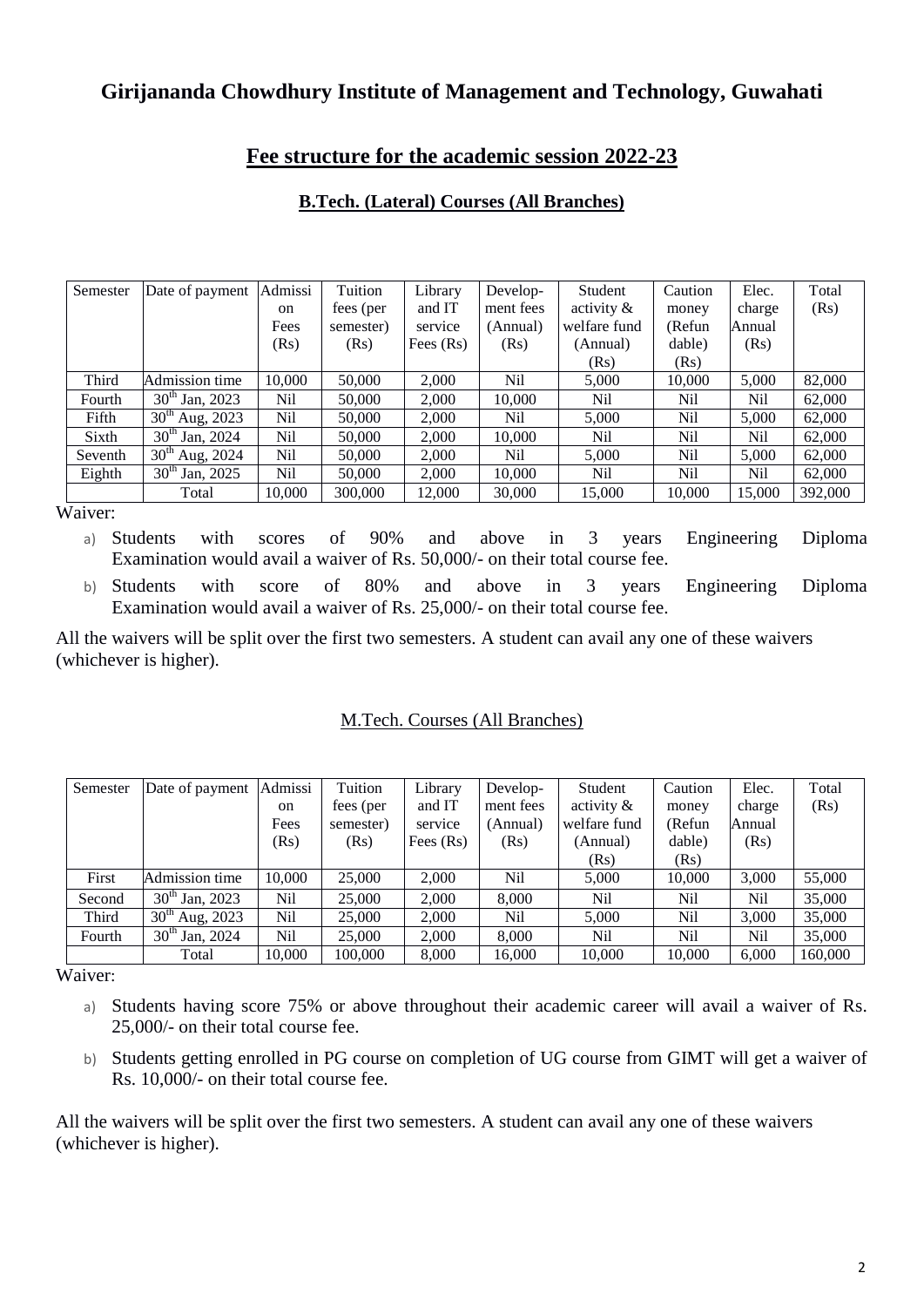# **M.B.A. Course**

| Semester | Date of payment     | Admissi         | Tuition   | Library     | Develop-  | Student       | Caution | Elec.  | Total   |
|----------|---------------------|-----------------|-----------|-------------|-----------|---------------|---------|--------|---------|
|          |                     | <sub>on</sub>   | fees (per | and IT      | ment fees | activity $\&$ | money   | charge | (Rs)    |
|          |                     | Fees            | semester) | service     | (Annual)  | welfare fund  | (Refun  | Annual |         |
|          |                     | (Rs)            | (Rs)      | Fees $(Rs)$ | (Rs)      | (Annual)      | dable)  | (Rs)   |         |
|          |                     |                 |           |             |           | (Rs)          | (Rs)    |        |         |
| First    | Admission time      | 10,000          | 46,000    | 1,500       | Nil       | 5,000         | 10.000  | 5.000  | 77,500  |
| Second   | $30^{th}$ Jan, 2023 | N <sub>il</sub> | 46,000    | 1.500       | 10,000    | Nil           | Nil     | Nil    | 57,500  |
| Third    | $30^{th}$ Aug, 2023 | N <sub>il</sub> | 46,000    | 1,500       | Nil       | 5.000         | Nil     | 5.000  | 57,500  |
| Fourth   | $30^{th}$ Jan, 2024 | N <sub>il</sub> | 46,000    | 1,500       | 10.000    | Nil           | Nil     | Nil    | 57,500  |
|          | Total               | 10,000          | 184.000   | 6.000       | 20,000    | 10.000        | 10.000  | 10.000 | 250,000 |

Waiver:

- a) Students having score 75% or above throughout their academic career will avail a waiver of Rs. 25,000/- on their total course fee.
- b) Students getting enrolled in PG course on completion of UG course from GIMT/GIPS will get a waiver of Rs. 10,000/- on their total course fee.

All the waivers will be split over the first two semesters. A student can avail any one of these waivers (whichever is higher).

#### B.B.A. Course

| Semester | Date of payment            | Admissi       | Tuition   | Library     | Develop-  | Student       | Caution | Elec.  | Total   |  |  |  |
|----------|----------------------------|---------------|-----------|-------------|-----------|---------------|---------|--------|---------|--|--|--|
|          |                            | <sub>on</sub> | fees (per | and IT      | ment fees | activity $\&$ | money   | charge | (Rs)    |  |  |  |
|          |                            | Fees          | semester) | service     | (Annual)  | welfare fund  | (Refun  | Annual |         |  |  |  |
|          |                            | (Rs)          | (Rs)      | Fees $(Rs)$ | (Rs)      | (Annual)      | dable)  | (Rs)   |         |  |  |  |
|          |                            |               |           |             |           | (Rs)          | (Rs)    |        |         |  |  |  |
| First    | Admission time             | 10,000        | 12,000    | 1,500       | Nil       | 3,500         | 5,000   | 2,000  | 34,000  |  |  |  |
| Second   | $30^{\text{th}}$ Jan, 2023 | Nil           | 12,000    | 1,500       | 5,500     | Nil           | Nil     | Nil    | 19,000  |  |  |  |
| Third    | $30^{th}$ Aug, 2023        | Nil           | 12,000    | 1,500       | Nil       | 3,500         | Nil     | 2,000  | 19,000  |  |  |  |
| Fourth   | $30^{th}$ Jan, 2024        | Nil           | 12,000    | 1,500       | 5,500     | Nil           | Nil     | Nil    | 19,000  |  |  |  |
| Fifth    | $30^{th}$ Aug, 2024        | Nil           | 12,000    | 1,500       | Nil       | 3,500         | Nil     | 2,000  | 19,000  |  |  |  |
| Sixth    | $30^{\text{th}}$ Jan, 2025 | Nil           | 12,000    | 1,500       | 5,500     | Nil           | Nil     | Nil    | 19,000  |  |  |  |
|          | Total                      | 10,000        | 72,000    | 9,000       | 16,500    | 10,500        | 5,000   | 6,000  | 129,000 |  |  |  |
|          | M.C.A. Course              |               |           |             |           |               |         |        |         |  |  |  |

| Semester | Date of payment            | Admissi | Tuition   | Library     | Develop-  | Student       | Caution | Elec.  | Total   |
|----------|----------------------------|---------|-----------|-------------|-----------|---------------|---------|--------|---------|
|          |                            | on      | fees (per | and IT      | ment fees | activity $\&$ | money   | charge | (Rs)    |
|          |                            | Fees    | semester) | service     | (Annual)  | welfare fund  | (Refun  | Annual |         |
|          |                            | (Rs)    | (Rs)      | Fees $(Rs)$ | (Rs)      | (Annual)      | dable)  | (Rs)   |         |
|          |                            |         |           |             |           | (Rs)          | (Rs)    |        |         |
| First    | Admission time             | 10,000  | 30,000    | 1,500       | Nil       | 5,000         | 10.000  | 3,500  | 60,000  |
| Second   | $30^{th}$ Jan, 2023        | Nil     | 30,000    | 1.500       | 8.500     | Nil           | Nil     | Nil    | 40,000  |
| Third    | $30^{th}$ Aug, 2023        | Nil     | 30,000    | 1,500       | Nil       | 5.000         | Nil     | 3.500  | 40,000  |
| Fourth   | $30^{\text{th}}$ Jan, 2024 | Nil     | 30,000    | 1,500       | 8,500     | Nil           | Nil     | Nil    | 40,000  |
|          | Total                      | 10,000  | 120,000   | 6.000       | 17,000    | 10,000        | 10.000  | 7.000  | 180,000 |

Waiver:

j) Students having score 75% or above throughout their academic career will avail a waiver of Rs. 25,000/- on their total course fee.

k) Students getting enrolled in PG course on completion of HS (10+2) from Shrimanta Shankar Academy will get a waiver of Rs. 10,000/- on their total course fee.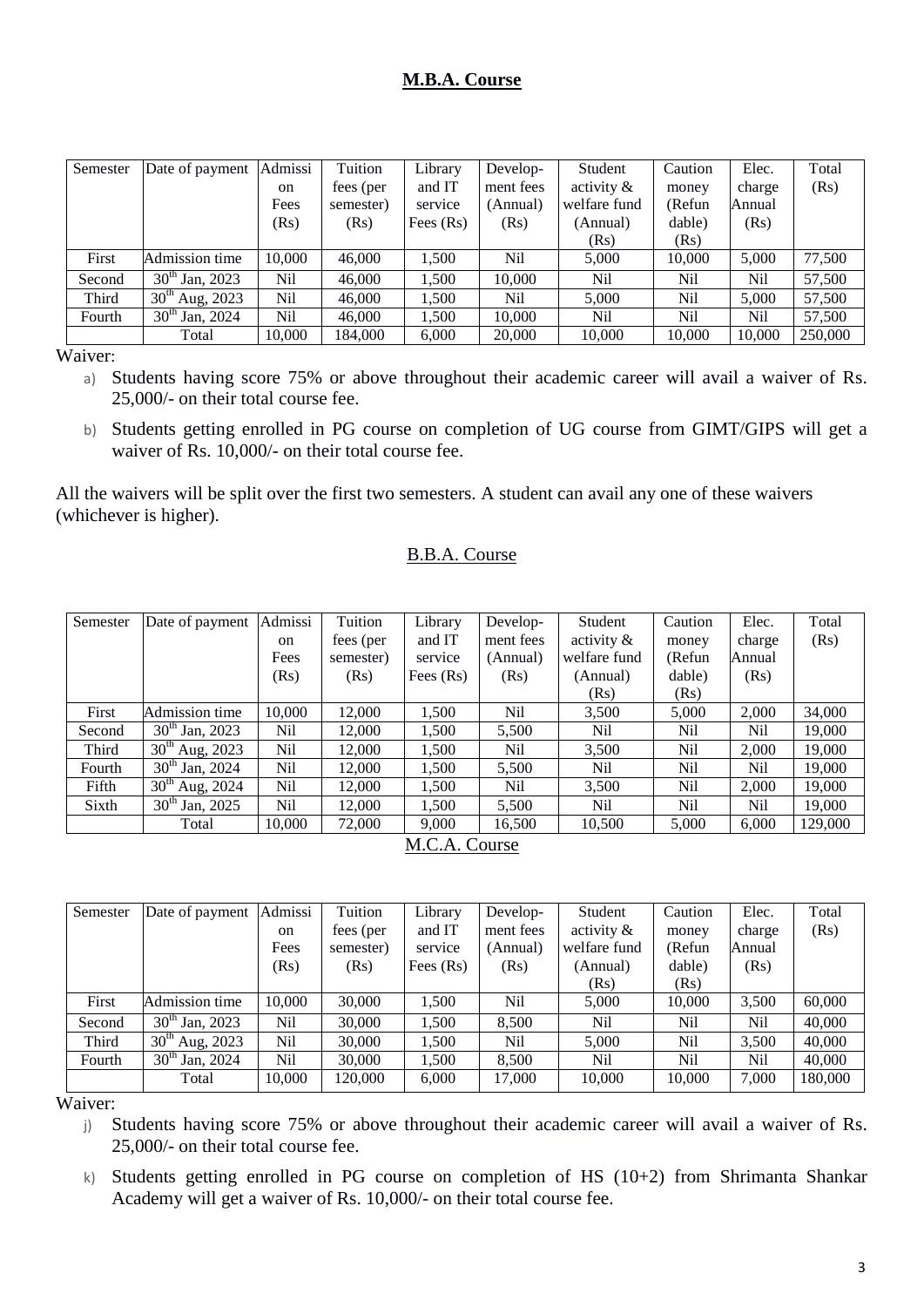All the waivers will be split over the first two semesters. A student can avail any one of these waivers (whichever is higher).

## B.C.A. Course

| Semester | Date of payment                | Admissi         | Tuition   | Library     | Develop-        | Student       | Caution | Elec.  | Total   |
|----------|--------------------------------|-----------------|-----------|-------------|-----------------|---------------|---------|--------|---------|
|          |                                | <sub>on</sub>   | fees (per | and IT      | ment fees       | activity $\&$ | money   | charge | (Rs)    |
|          |                                | Fees            | semester) | service     | (Annual)        | welfare fund  | (Refun  | Annual |         |
|          |                                | (Rs)            | (Rs)      | Fees $(Rs)$ | (Rs)            | (Annual)      | dable)  | (Rs)   |         |
|          |                                |                 |           |             |                 | (Rs)          | (Rs)    |        |         |
| First    | Admission time                 | 10,000          | 15,000    | 1,500       | Nil             | 1,500         | 5,000   | 2,000  | 35,000  |
| Second   | $30^{\text{th}}$ Jan, 2023     | Nil             | 15,000    | 1,500       | 8,500           | Nil           | Nil     | Nil    | 25,000  |
| Third    | $30^{th}$ Aug, 2023            | Nil             | 15,000    | 1,500       | Nil             | 4,500         | Nil     | 4.000  | 25,000  |
| Fourth   | $30^{th}$ Jan, 2024            | N <sub>il</sub> | 15,000    | 1,500       | 8,500           | Nil           | Nil     | Nil    | 25,000  |
| Fifth    | $30^{th}$ Aug, 2024            | Nil             | 15,000    | 1,500       | N <sub>il</sub> | 4,500         | Nil     | 4,000  | 25,000  |
| Sixth    | $\frac{30^{th}}{30}$ Jan, 2025 | Nil             | 15,000    | 1,500       | 8,500           | Nil           | Nil     | Nil    | 25,000  |
|          | Total                          | 10,000          | 90,000    | 9,000       | 25,500          | 10,500        | 5,000   | 10,000 | 160,000 |

## B.Sc. Courses

| Semester | Date of payment Admissi        |                 | Tuition   | Library     | Develop-  | Student       | Caution | Elec.  | Total   |
|----------|--------------------------------|-----------------|-----------|-------------|-----------|---------------|---------|--------|---------|
|          |                                | <sub>on</sub>   | fees (per | and IT      | ment fees | activity $\&$ | money   | charge | (Rs)    |
|          |                                | Fees            | semester) | service     | (Annual)  | welfare fund  | (Refun  | Annual |         |
|          |                                | (Rs)            | (Rs)      | Fees $(Rs)$ | (Rs)      | (Annual)      | dable)  | (Rs)   |         |
|          |                                |                 |           |             |           | (Rs)          | (Rs)    |        |         |
| First    | Admission time                 | 10,000          | 10.000    | 1,500       | Nil       | 1,500         | 5,000   | 2.000  | 30,000  |
| Second   | $30^{th}$ Jan, 2023            | N <sub>il</sub> | 10,000    | 1,500       | 8,500     | Nil           | Nil     | Nil    | 20,000  |
| Third    | $30^{th}$ Aug, 2023            | N <sub>il</sub> | 10,000    | 1,500       | Nil       | 4,500         | Nil     | 4,000  | 20,000  |
| Fourth   | $30^{th}$ Jan, 2024            | N <sub>il</sub> | 10,000    | 1,500       | 8,500     | Nil           | Nil     | Nil    | 20,000  |
| Fifth    | $30^{th}$ Aug, 2024            | Nil             | 10,000    | 1,500       | Nil       | 4,500         | Nil     | 4,000  | 20,000  |
| Sixth    | $\overline{30^{th}}$ Jan, 2025 | Nil             | 10,000    | 1,500       | 8,500     | Nil           | Nil     | Nil    | 20,000  |
|          | Total                          | 10,000          | 60,000    | 9,000       | 25,500    | 10,500        | 5,000   | 10,000 | 130,000 |

### Ph.D. Programme

| Semester | Date of payment                | Admissi         | Tuition   | Library     | Develop-  | Student       | Caution | Elec.  | Total   |
|----------|--------------------------------|-----------------|-----------|-------------|-----------|---------------|---------|--------|---------|
|          |                                | <sub>on</sub>   | fees (per | and IT      | ment fees | activity $\&$ | money   | charge | (Rs)    |
|          |                                | Fees            | semester) | service     | (Annual)  | welfare fund  | (Refun  | Annual |         |
|          |                                | (Rs)            | (Rs)      | Fees $(Rs)$ | (Rs)      | (Annual)      | dable)  | (Rs)   |         |
|          |                                |                 |           |             |           | (Rs)          | (Rs)    |        |         |
| First    | Admission time                 | 10,000          | 8,000     | 3,000       | 2,000     | Nil           | 10,000  | 600    | 33,600  |
| Second   | $\frac{1}{30^{th}}$ Jan, 2023  | Nil             | 8,000     | 3,000       | 2,000     | Nil           | Nil     | 600    | 13,600  |
| Third    | $30^{th}$ Aug, 2023            | Nil             | 8,000     | 3,000       | 2,000     | Nil           | Nil     | 600    | 13,600  |
| Fourth   | $\frac{30^{th}}{30}$ Jan, 2024 | N <sub>il</sub> | 8,000     | 3,000       | 2,000     | Nil           | Nil     | 600    | 13,600  |
| Fifth    | $30^{th}$ Aug, 2024            | N <sub>il</sub> | 8,000     | 3,000       | 2,000     | Nil           | Nil     | 600    | 13,600  |
| Sixth    | $30th$ Jan, 2025               | Nil             | 8,000     | 3,000       | 2,000     | Nil           | Nil     | 600    | 13,600  |
|          | Total                          | 10.000          | 48,000    | 18,000      | 12,000    | Nil           | 10,000  | 3,600  | 101,600 |